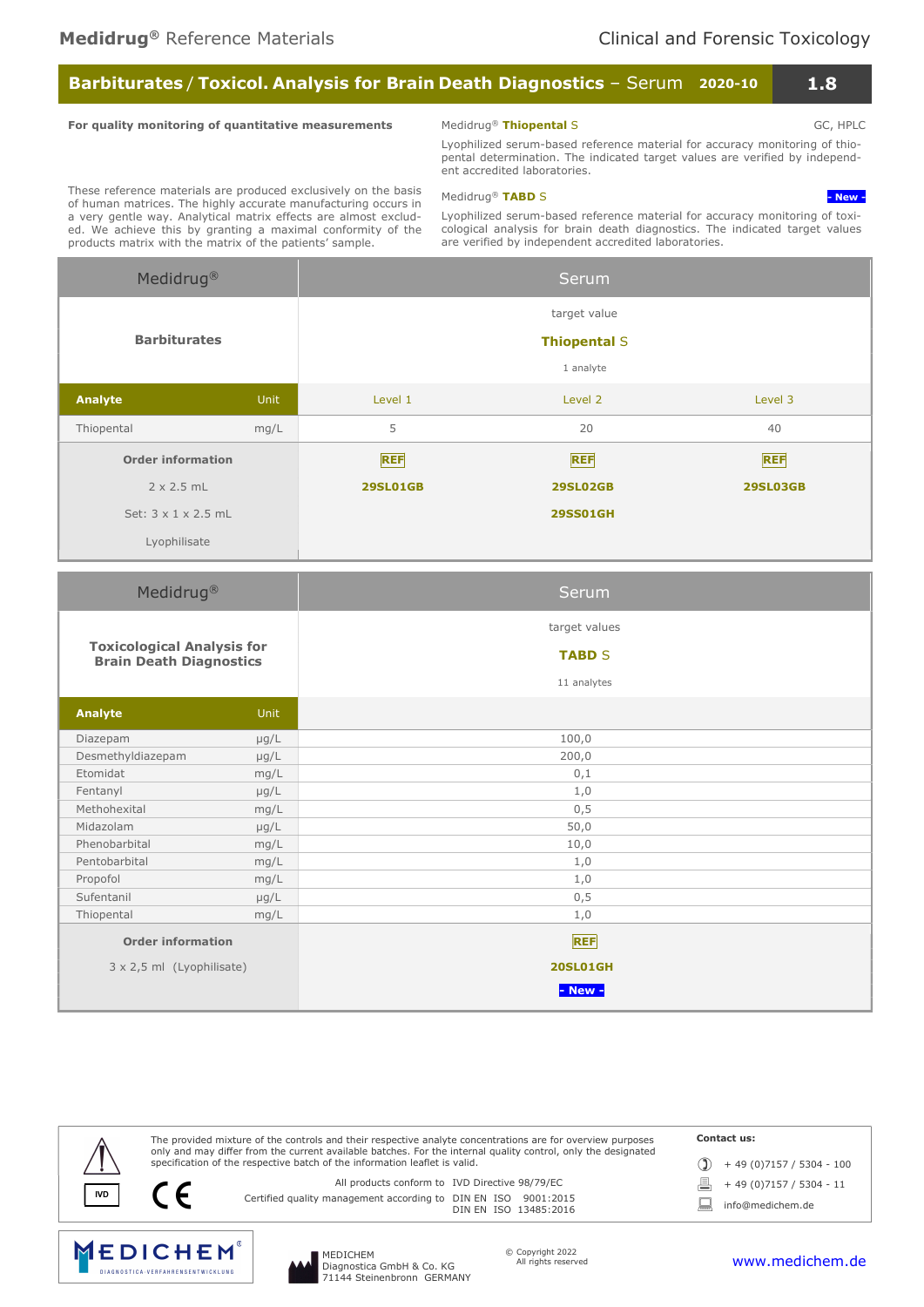# Benzodiazepines – Serum / Urine 2020-07 2020-07 1.9

### For quality monitoring of quantitative measurements

## Medidrug<sup>®</sup> Benzodiazepines S / U

 Lyophilized controls for accuracy monitoring of benzodiazepines determination in serum or urine. The indicated target values have been verified by independent accredited laboratories.

### These reference materials are produced exclusively on the basis of human matrices. The highly accurate manufacturing occurs in a very gentle way. Analytical matrix effects are almost excluded. We achieve this by granting a maximal conformity of the products' matrix with the matrix of the patients' sample.

### Medidrug<sup>®</sup> Basis-line S / U

Lyophilized serum / urine based reference material for base line determination in different applications or as negative control. (All components at 1.13 Blank Matrices.)

| Medidrug <sup>®</sup>                  |                                |                         | Serum          |                            |                     |                       | <b>Urine</b> |                   |                       |  |
|----------------------------------------|--------------------------------|-------------------------|----------------|----------------------------|---------------------|-----------------------|--------------|-------------------|-----------------------|--|
|                                        |                                | target values           |                |                            | varget values       | target values         |              | target values     |                       |  |
|                                        | <b>Benzodiazepines</b>         | <b>Benzodiazepine S</b> |                |                            | <b>Basis-line S</b> | Benzodiazepine U      |              | Basis-line U      |                       |  |
|                                        |                                |                         | 27 analytes    |                            |                     | 91 analytes (excerpt) | 24 analytes  |                   | 71 analytes (excerpt) |  |
| <b>Group</b><br><b>Analyte</b><br>Unit |                                | L1                      | L2             | L3                         | <b>Negativ</b>      | L1                    | L2           | <b>Negativ</b>    |                       |  |
|                                        | - New -<br>7-Aminoclonazepam   | $\mu$ g/L               | 10             | 50                         | 100                 | $<$ LOD               | $\sim$<br>×. |                   | $<$ LOD               |  |
|                                        | Alprazolam                     | $\mu$ g/L               | $\overline{2}$ | 10                         | 60                  | $<$ LOD               | 50           | 300               | $<$ LOD               |  |
|                                        | a-Hydroxyalprazolam            | $\mu$ g/L               | 5              | 20                         | 100                 | $<$ LOD               | 50<br>300    |                   | $<$ LOD               |  |
|                                        | Bromazepam                     | $\mu$ g/L               | 10             | 100                        | 300                 | $<$ LOD               | 50<br>300    |                   | $<$ LOD               |  |
|                                        | 3-Hydroxybromazepam            | $\mu$ g/L               | 10             | 50                         | 200                 | $<$ LOD               | 50           | 300               | $<$ LOD               |  |
|                                        | Clonazepam                     | $\mu$ g/L               | 5              | 20                         | 100                 | $<$ LOD               | 50           | 300               | $<$ LOD               |  |
|                                        | Diazepam                       | $\mu$ g/L               | 50             | 100                        | 600                 | $<$ LOD               | 50           | 300               | $<$ LOD               |  |
|                                        | N-Desmethyldiazepam            | $\mu$ g/L               | 50             | 100                        | 600                 | $<$ LOD               | 50<br>300    |                   | $<$ LOD               |  |
|                                        | Flunitrazepam                  | $\mu$ g/L               | 5              | 20                         | 50                  | $<$ LOD               | 50<br>300    |                   | $<$ LOD               |  |
|                                        | 7-Aminoflunitrazepam           | $\mu$ g/L               | $\overline{2}$ | 10                         | 60                  | $<$ LOD               | 50<br>300    |                   | $<$ LOD               |  |
| Benzo-                                 | N-Desmethylflunitrazepam       | $\mu$ g/L               | 5              | 20                         | 50                  | $<$ LOD               | 50<br>300    |                   | $<$ LOD               |  |
| diazepines                             | Flurazepam                     | $\mu$ g/L               | 5              | 20                         | 50                  | $<$ LOD               | 50           | 300               | $<$ LOD               |  |
|                                        | N-Desalkylflurazepam           | $\mu$ g/L               | 10             | 50                         | 100                 | $<$ LOD -             | 50           | 300               | $<$ LOD               |  |
|                                        | Lorazepam                      | $\mu$ g/L               | 10             | 50                         | 200                 | $<$ LOD               | 50           | 300               | $<$ LOD               |  |
|                                        | Lormetazepam                   | $\mu$ g/L               | $\overline{2}$ | 10                         | 60                  | $<$ LOD               | 50           | 300               | $<$ LOD               |  |
|                                        | Midazolam                      | $\mu$ g/L               | 10             | 50                         | 200                 | $<$ LOD               | 50           | 300               | $<$ LOD               |  |
|                                        | Nitrazepam                     | $\mu$ g/L               | 10             | 50                         | 200                 | $<$ LOD               | 300<br>50    |                   | $<$ LOD               |  |
|                                        | Oxazepam                       | $\mu$ g/L               | 50             | 100                        | 600                 | $<$ LOD               | 50<br>300    |                   | $<$ LOD               |  |
|                                        | Phenazepam                     | $\mu$ g/L               | 10             | 50                         | 200                 | $<$ LOD               | 50<br>300    |                   | $<$ LOD               |  |
|                                        | Temazepam                      | $\mu$ g/L               | 50             | 100                        | 600                 | $<$ LOD               | 50<br>300    |                   | $<$ LOD               |  |
|                                        | Tetrazepam                     | $\mu$ g/L               | 50             | 100                        | 600                 | $<$ LOD               | 50<br>300    |                   | $<$ LOD               |  |
|                                        | - New -<br>Triazolam           | $\mu$ g/L               | 5              | 20                         | 100                 | $<$ LOD               | ä,<br>×.     |                   | $<$ LOD               |  |
| Thienodia-<br>zepines                  | Etizolam<br>- New -            | $\mu$ g/L               | 10             | 50                         | 200                 | $<$ LOD               | ÷,<br>ä,     |                   |                       |  |
|                                        | 2-Amino-5-chloropyridine (ACP) | $\mu$ g/L               | 10             | 50                         | 100                 | $<$ LOD               | 300<br>50    |                   |                       |  |
| Z-Drugs                                | Zaleplon                       | $\mu$ g/L               | 5              | 20                         | 100                 | $<$ LOD               | 17           | 100               | $<$ LOD               |  |
|                                        | Zolpidem                       | $\mu$ g/L               | 10             | 50                         | 200                 | $<$ LOD               | 50           | 300               | $<$ LOD               |  |
|                                        | Zopiclone                      | $\mu$ g/L               | 5              | 20                         | 100                 | $<$ LOD               | 50           | 300               | $<$ LOD               |  |
| <b>Order Information</b>               |                                |                         | <b>REF</b>     | <b>REF</b>                 | <b>REF</b>          | <b>REF</b>            | <b>REF</b>   | <b>REF</b>        | <b>REF</b>            |  |
| $10 \times 2,5$ mL (vial)              |                                |                         |                | 23SL01GF 23SL02GF 23SL03GF |                     | 40151                 |              | 23UL01GF 23UL02GF |                       |  |
| Set: 3 x 3 x 2,5 mL (vial)             |                                |                         |                | <b>23SS01KF</b>            |                     |                       |              |                   |                       |  |
| $9 \times 5,0$ mL (vial)               |                                |                         |                |                            |                     |                       |              |                   | 40201                 |  |
| Lyophilisate                           |                                |                         |                |                            |                     |                       |              |                   |                       |  |



The provided mixture of the controls and their respective analyte concentrations are for overview purposes only and may differ from the current available batches. For the internal quality control, only the designated specification of the respective batch of the information leaflet is valid.

All products conform to IVD Directive 98/79/EC

Contact us:

 $\textcircled{1}$  + 49 (0)7157 / 5304 - 100

 $\boxed{=}$  + 49 (0)7157 / 5304 - 11

IND All products conform to IVD Directive 98/79/EC and All products conform to IVD Directive 98/79/EC and All<br>DIN EN ISO 9001:2015 DIN EN ISO 13485:2016 and Comedichem.de

MEDICHEM DIAGNOSTICA - VERFAHRENSENTWICKLUNG



MEDICHEM Diagnostica GmbH & Co. KG 71144 Steinenbronn GERMANY © Copyright 2022 All rights reserved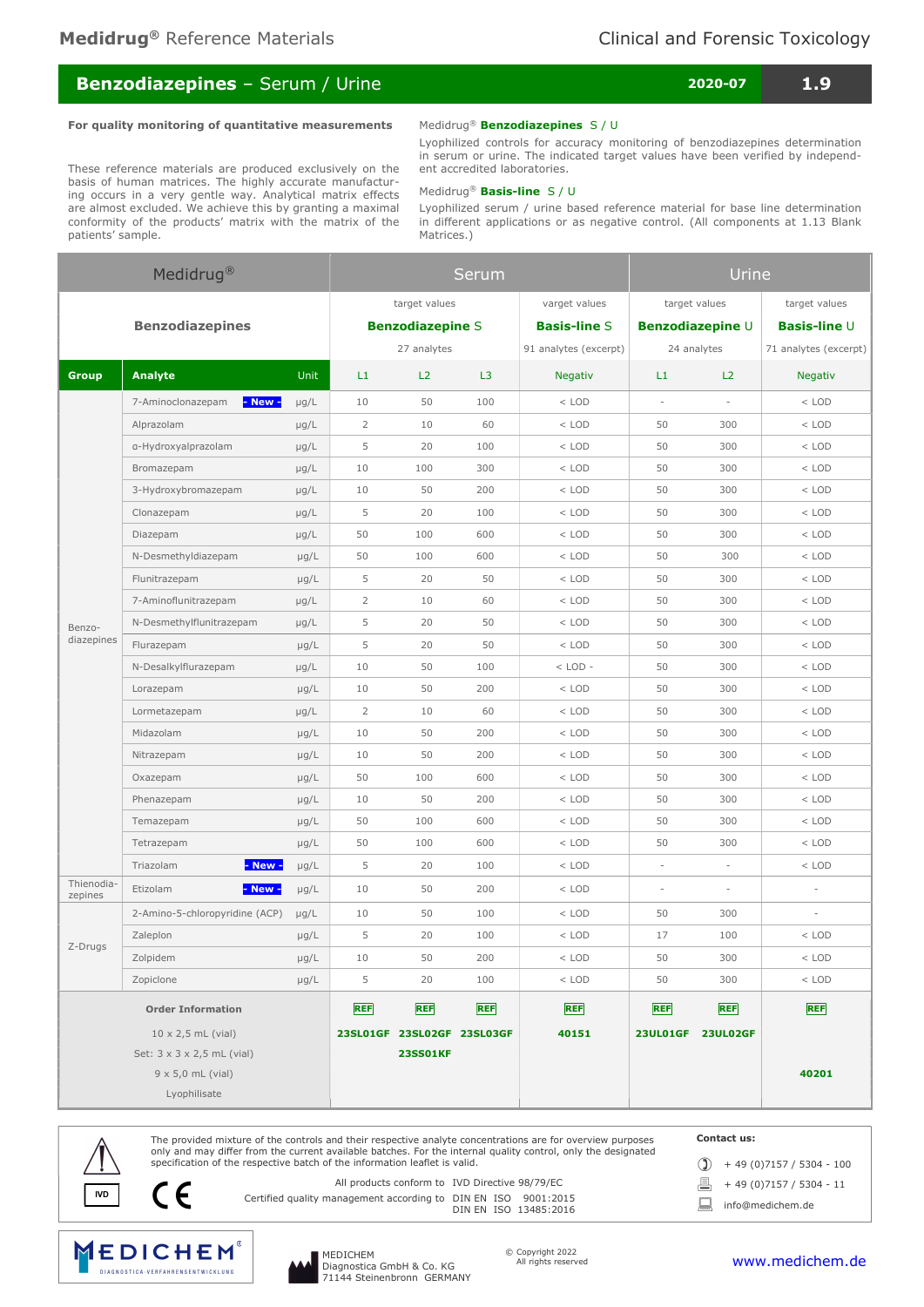# Blank Matrices - Hair / Serum / Urine / Whole Blood 2021-08 2021-08 1.13

#### For quality monitoring of quantitative measurements

These reference materials are produced on the basis of human matrices. The highly accurate manufacturing occurs in a very gentle way. Analytical matrix effects are almost excluded. We achieve this by granting a maximal conformity of the products' matrix with the matrix of the patients' sample.

Medidrug<sup>®</sup> Basis-line H GC-MS, HPLC, LC-MS Authentic hair reference material, prepared from multiple European hair donors and homogenized by cutting into pieces of 1 mm. For negative control of analytical procedures in hair as well as for base-line determination in different applications in analytical laboratories.

Medidrug<sup>®</sup> Basis-line S / U / VB

Lyophilized serum-, urine- or whole blood-based reference material. As negative control or base-line determination in different applications.

| Medidrug <sup>®</sup>                              | <b>Hair</b>                                                                                                                       | Serum                                                                                                                                                                                             | Urine                                                                                                                                                                                                | <b>Whole Blood</b>                                                                                                                                                                                  |  |  |
|----------------------------------------------------|-----------------------------------------------------------------------------------------------------------------------------------|---------------------------------------------------------------------------------------------------------------------------------------------------------------------------------------------------|------------------------------------------------------------------------------------------------------------------------------------------------------------------------------------------------------|-----------------------------------------------------------------------------------------------------------------------------------------------------------------------------------------------------|--|--|
| <b>Blank Matrices</b>                              | <b>Basis-line H-a</b>                                                                                                             | <b>Basis-line S</b>                                                                                                                                                                               | Basis-line U                                                                                                                                                                                         | <b>Basis-line VB</b>                                                                                                                                                                                |  |  |
| <b>Analyte Groups</b>                              | 63 analytes                                                                                                                       | 91 analytes                                                                                                                                                                                       | 71 analytes                                                                                                                                                                                          | 76 analytes                                                                                                                                                                                         |  |  |
| Alcohol Consumption<br>Markers                     | EtG (Ethyl glucuronide)                                                                                                           | Ethanol                                                                                                                                                                                           | EtG (Ethyl glucuronide),<br>EtS (Ethyl sulfate)                                                                                                                                                      |                                                                                                                                                                                                     |  |  |
| Amines /<br>Amphetamines                           | Amphetamine, MDA, MDE (MDEA),<br>MDMA ("Ecstasy"), Methamphetamine,<br>Methylphenidate                                            | Amphetamine, MBDB, MDA,<br>MDE (MDEA), MDMA ("Ecstasy"),<br>Methamphetamine, Methylphenidate,<br>Ritalinic Acid                                                                                   | Amphetamine, MBDB, MDA,<br>MDE (MDEA), MDMA ("Ecstasy"),<br>Methamphetamine                                                                                                                          | Amphetamine, MBDB, MDA,<br>MDE (MDEA), MDMA ("Ecstasy"),<br>Methamphetamine, Methylphenidate                                                                                                        |  |  |
| <b>Barbiturates</b>                                |                                                                                                                                   |                                                                                                                                                                                                   | Phenobarbital, Secobarbital                                                                                                                                                                          |                                                                                                                                                                                                     |  |  |
| Benzodiazepines /<br>Z-Drugs /<br>Thienodiazepines | Alprazolam, Bromazepam                                                                                                            | Alprazolam, a-Hydroxyalprazolam,<br>Bromazepam, 2-Amino-5-chloropyridine<br>(ACP), 3-Hydroxybromazepam                                                                                            | Alprazolam, a-Hydroxyalprazolam,<br>Bromazepam, 3-Hydroxybromazepam                                                                                                                                  | Alprazolam, a-Hydroxyalprazolam,<br>Bromazepam, 2-Amino-5-<br>chloropyridine (ACP)                                                                                                                  |  |  |
|                                                    | Clobazam, N-Desmethylclobazam,<br>Clonazepam, 7-Aminoclonazepam,<br>Demoxepam, Diazepam, Desmethyl-<br>diazepam                   | Chlordiazepoxide, Clobazam,<br>Desmethyclobazam, Clonazepam,<br>7-Aminoclonazepam, Demoxepam,<br>Diazepam, Desmethyldiazepam,<br>Etizolam                                                         | Chlordiazepoxide, Clobazam,<br>Clonazepam, 7-Aminoclonazepam,<br>Demoxepam, Diazepam,<br>N-Desmethyldiazepam                                                                                         | Chlordiazepoxide, Clobazam,<br>Desmethylclobazam, Clonazepam,<br>7-Aminoclonazepam, Demoxepam,<br>Diazepam, Desmethyldiazepam,<br>Etizolam                                                          |  |  |
|                                                    | Flunitrazepam, 7-Aminoflunitrazepam,<br>Flurazepam, Desalkylflurazepam,<br>Lorazepam, Midazolam, Nitrazepam,<br>7-Aminonitrazepam | Flunitrazepam, 7-Aminoflunitrazepam,<br>Desmethylflunitrazepam, Flurazepam,<br>Desalkylflurazepam, Lorazepam,<br>Lormetazepam, Midazolam,<br>a-Hydroxymidazolam, Nitrazepam,<br>7-Aminonitrazepam | Flunitrazepam, 7-Aminoflunitrazepam,<br>N-Desmethlflunitrazepam,<br>Flurazepam, N-Desalkylflurazepam,<br>Lorazepam, Lormetazepam,<br>Midazolam, 1-Hydroxymidazolam,<br>Nitrazepam, 7-Aminonitrazepam | Flunitrazepam, 7-Aminoflunitrazepam,<br>Desmethylflunitrazepam, Flurazepam,<br>Desalkylflurazepam, Lorazepam,<br>Lormetazepam, Midazolam, Hydroxy-<br>midazolam, Nitrazepam, 7-Aminoni-<br>trazepam |  |  |
|                                                    | Oxazepam, Temazepam, Tetrazepam,<br>Triazolam, Zolpidem, Zopiclone                                                                | Oxazepam, Phenazepam, Prazepam,<br>Temazepam, Tetrazepam, Triazolam,<br>Zaleplon, Zolpidem, Zopiclone                                                                                             | Oxazepam, Phenazepam, Temazepam,<br>Tetrazepam, Triazolam, Zaleplon,<br>Zolpidem, Zopiclone                                                                                                          | Oxazepam, Phenazepam, Prazepam,<br>Temazepam, Tetrazepam, Triazolam,<br>Zaleplon, Zolpidem, Zopiclone                                                                                               |  |  |
| Cannabinoids                                       | THC, CBD (Cannabidiol),<br>CBN (Cannabinol)                                                                                       | CBD (Cannabidiol), THC, 11-OH-THC,<br>THC-COOH                                                                                                                                                    | THC-COOH                                                                                                                                                                                             | CBD (Cannabidiol), THC, 11-OH-THC,<br>THC-COOH                                                                                                                                                      |  |  |
| Cathinones                                         |                                                                                                                                   | Mephedrone, Methedrone, Methylone                                                                                                                                                                 | Mephedrone,<br>MDPV (Methylenedioxypyrovalerone)                                                                                                                                                     | Mephedrone, Methedrone, Methylone                                                                                                                                                                   |  |  |
| Cocaine                                            | Cocaine, Norcocaine, Benzoylecgonine,<br>Cocaethylene, Ecgonine methyl ester,<br>Anhydroecgonine methyl ester                     | Cocaine, Benzoylecgonine,<br>Cocaethylene, Ecgonine methyl ester                                                                                                                                  | Cocaine, Benzoylecgonine,<br>Ecgonine methyl ester                                                                                                                                                   | Cocaine, Benzoylecgonine,<br>Cocaethylene, Ecgonine methyl ester                                                                                                                                    |  |  |
| Congener Alcohols                                  |                                                                                                                                   | Acetone, 1-Butanol, 2-Butanol,<br>2-Butanon, Methanol, 2-Methyl-1-<br>butanol, 3-Methyl-2-butanol, 2-Methyl-<br>1-Propanol, 1-Propanol, 2-Propanol                                                |                                                                                                                                                                                                      |                                                                                                                                                                                                     |  |  |
| <b>GHB</b>                                         | GHB (4-hydroxybutanoic acid)                                                                                                      |                                                                                                                                                                                                   | GHB (4-hydroxybutanoic acid)                                                                                                                                                                         | GHB (4-hydroxybutanoic acid)                                                                                                                                                                        |  |  |
| Hallucinogens                                      | Ketamine, Norketamine                                                                                                             | <b>LSD</b>                                                                                                                                                                                        | Ketamine, LSD, Methaqualone, PCP<br>(Phencyclinidine)                                                                                                                                                | <b>LSD</b>                                                                                                                                                                                          |  |  |
| Opioids                                            | 6-MAM (6-Monoacetylmorphine),<br>Codeine, 6-Acetylcodeine, Dihydro-<br>codeine, Diacetylmorphine (Heroine)                        | 6-MAM (6-Monoacetylmorphine),<br>Codeine, Acetylcodeine,<br>Dihydrocodeine                                                                                                                        | 6-MAM (6-Monoacetylmorphine),<br>Codeine, Dihydrocodeine                                                                                                                                             | 6-MAM (6-Monoacetylmorphine),<br>Acetylcodeine, Codeine,<br>Dihydrocodeine, Ethyl morphine                                                                                                          |  |  |
|                                                    | Fentanyl, Norfentanyl, Hydrocodone,<br>Morphine, 6-Acetylmorphine, Hydro-<br>morphone                                             | Fentanyl, Norfentanyl, Hydrocodone,<br>Hydromorphone, Morphine,<br>Dihydromorphine, Ethyl morphine                                                                                                | Fentanyl, Norfentanyl, Morphine,<br>Morphin-3-ß-D-glucuronide,<br>Hydromorphone                                                                                                                      | Fentanyl, Norfentanyl, Hydrocodone,<br>Hydromorphone, Morphine                                                                                                                                      |  |  |
|                                                    | Oxycodone, Oxymorphone                                                                                                            | Oxycodone, Oxymorphone, Pholcodine                                                                                                                                                                | Oxycodone, Oxymorphone,<br>Pregabalin, Propoxyphen                                                                                                                                                   | Oxycodone, Oxymorphone, Pholcodine                                                                                                                                                                  |  |  |
|                                                    | Tilidine, Nortilidine, Tramadol, N-Des-<br>methyltramadol, o-Desmethyltramadol                                                    | Tapentadol, Tilidine, Nortilidine,<br>Bisnortilidine, Tramadol,<br>o-Desmethyltramadol                                                                                                            | Tilidine, Nortilidine, Tramadol,<br>o-Desmethyltramadol                                                                                                                                              | Tapentadol, Tilidine, Nortilidine,<br>Tramadol, o-Desmethyltramadol                                                                                                                                 |  |  |
| Opioids (Substitution)                             | Buprenorphine, Norbuprenorphine,<br>Methadone, EDDP                                                                               | Buprenorphine, Norbuprenorphine,<br>Methadone, EDDP                                                                                                                                               | Buprenorphine, Norbuprenorphine,<br>Methadone, EDDP                                                                                                                                                  | Buprenorphine, Norbuprenorphine,<br>Methadone, EDDP                                                                                                                                                 |  |  |
| Piperazines                                        |                                                                                                                                   | Benzylpiperazine                                                                                                                                                                                  |                                                                                                                                                                                                      | Benzylpiperazine                                                                                                                                                                                    |  |  |
| <b>Order Information</b>                           | <b>REF</b><br>Vial à 100 mg: <b>00HL00VA</b>                                                                                      | <b>REF</b><br>40151                                                                                                                                                                               | <b>REF</b><br>40201                                                                                                                                                                                  | <b>REF</b><br>40161                                                                                                                                                                                 |  |  |
|                                                    | Vial à 300 mg: OOHLOOXA                                                                                                           | 10 vials for 2,5 mL                                                                                                                                                                               | 9 vials for 5 mL                                                                                                                                                                                     | 10 vials for 2,5 mL                                                                                                                                                                                 |  |  |
|                                                    | 1-mm-cut                                                                                                                          | Lyophilisate                                                                                                                                                                                      | Lyophilisate                                                                                                                                                                                         | Lyophilisate                                                                                                                                                                                        |  |  |

The provided mixture of the controls and their respective analyte concentrations are for overview purposes only and may differ from the current available batches. For the internal quality control, only the designated specification of the respective batch of the information leaflet is valid. Contact us:  $\textcircled{1}$  + 49 (0)7157 / 5304 - 100  $\boxed{=}$  + 49 (0)7157 / 5304 - 11 IND All products conform to IVD Directive 98/79/EC and All products conform to IVD Directive 98/79/EC and All<br>DIN EN ISO 9001:2015 DIN EN ISO 13485:2016 and Comedichem.de All products conform to IVD Directive 98/79/EC





MEDICHEM Diagnostica GmbH & Co. KG 71144 Steinenbronn GERMANY © Copyright 2022 All rights reserved

# www.medichem.de